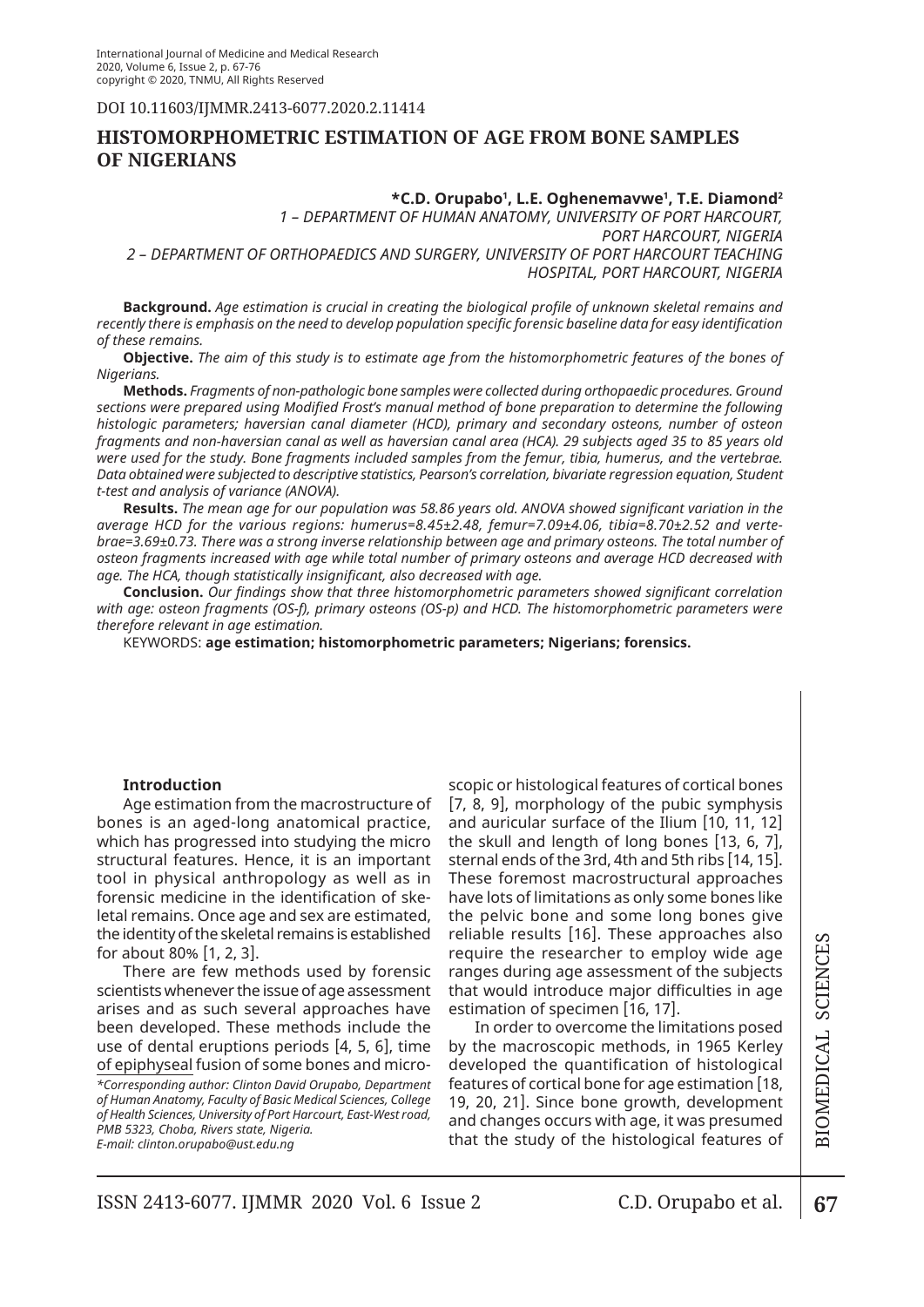bones could be important in the estimation of age for human populations [22, 23, 21, 24, 25]. According to De Boer and Maat (2003)[26] and Thomas et al. (2000) [27], the histological findings must be combined with gross anatomical and radiological findings to obtain a conclusive diagnosis or to shorten a list of differential diagnosis.

Singh and Gunberg (1970) [22] and Wolf et al. (2017) [28] demonstrated the use of fragmentary remains of bone to determine age from histology. Some studies from different populations have used the quantification of osteon in age estimation [29, 30, 31]. A common finding of these studies is that the number of osteon and diameter of the Haversian canal changes with age [2, 18, 32, 33]. Steyn et al. (2004) [33] also observed that age estimation was easy in children compared to adults due to bone remodeling and degeneration, and became more difficult in older ages. Currently, it has been established that there is need to generate forensic data for age, sex and stature estimation for different populations, as anatomical landmarks are influenced by diet, disease, genes, sex and racial peculiarities [16, 34]. This study therefore seeks to generate baseline data for age estimation from bone histology among Nigerians.

#### **Methods**

This is a descriptive and correlational study involving life subjects. Fragments of bone samples were collected during orthopedic procedures with data on the age, sex, tribe and type of pathology or clinical diagnosis of the subjects. Bone samples collection and tissue preparation took a period of about six months. Samples were collected from the Orthopedic departments of The University of Port Harcourt Teaching Hospital (UPTH) and Rivers State University Teaching Hospital (RSUTH), as well as Rehoboth Specialist Hospital Port Harcourt and Twin Towers Specialist Hospital Port Harcourt. Ethical Approval

Ethical approval was sought from the University of Port Harcourt Research Ethics committee and was granted. A consent form was issued to each patient and an informed consent was obtained after thorough guidance and counselling of the patient.

Sample was drawn from orthopedic patients with no prior or background metabolic disease. Bone fragments were collected from amputations and other orthopedic procedures where bone fragment**s** could be harvested. A total number of 29 subjects with samples from 12 females and 17 males aged 35 to 85 years old were used for study. Bone fragments included samples from the femur, tibia, humerus, and the vertebrae. The samples included healthy and strong bone fragments without any periosteal disruption. Diseased bone fragments shattered during grinding were excluded during processing. The sampling technique involved a convenience sampling method. The bone fragments were collected and ground sections were prepared using the Modified Frost's manual method of bone preparation [35, 36, 16]. Bone fragments were collected in properly labeled plain containers during operations and immersed in water for about 1 week to enable soft tissue removal. Some of the soft tissues were manually removed gently to prevent distortion of the periosteal layer of the bones. The samples were subsequently fixed in 10% formalin for one more week. The volume of fixative is 10-20х the size of the bone to allow adequate penetration of fixative.

With the help of a hacksaw, thin cross sections of bone fragments were made. A glass slab coated with Vaseline was prepared. A p220 sand paper was placed on the slab. The application of Vaseline helps prevent moisture and allows close and smooth adherence of the sand paper to the glass plate. This would allow proper and concurrent thinning of all edges of the bones during subsequent grinding. The rectangular glass slab measured 16cm×12cm and the sand paper was cut to a little more than the size of the glass slab. This would prevent water from escaping into the underside of the paper. A drop of water was dropped on the sand paper and the Modified Frost's manual method of bone preparation was adopted. This method was implemented owing to the distortion of micro architecture of tissues with decalcification before routine histology. Gentle grinding of bone sections was done by moving the pulp of the finger on the bone over the sand paper in a cyclical fashion. This would enable thinning uniformity of the bone edges. This would also prevent easy cracking and breaking of sections as they get thinner. Water was added continually during grinding progresses to enable lubrication and reduce of friction. Physical observation of sections for thinness was done by means of a tweezer and a fine brush. With the help of frost's holder, very thin sections were held for grinding until required degree of thinness was attained. During the grinding process, utmost care was taken to avoid scratching away of the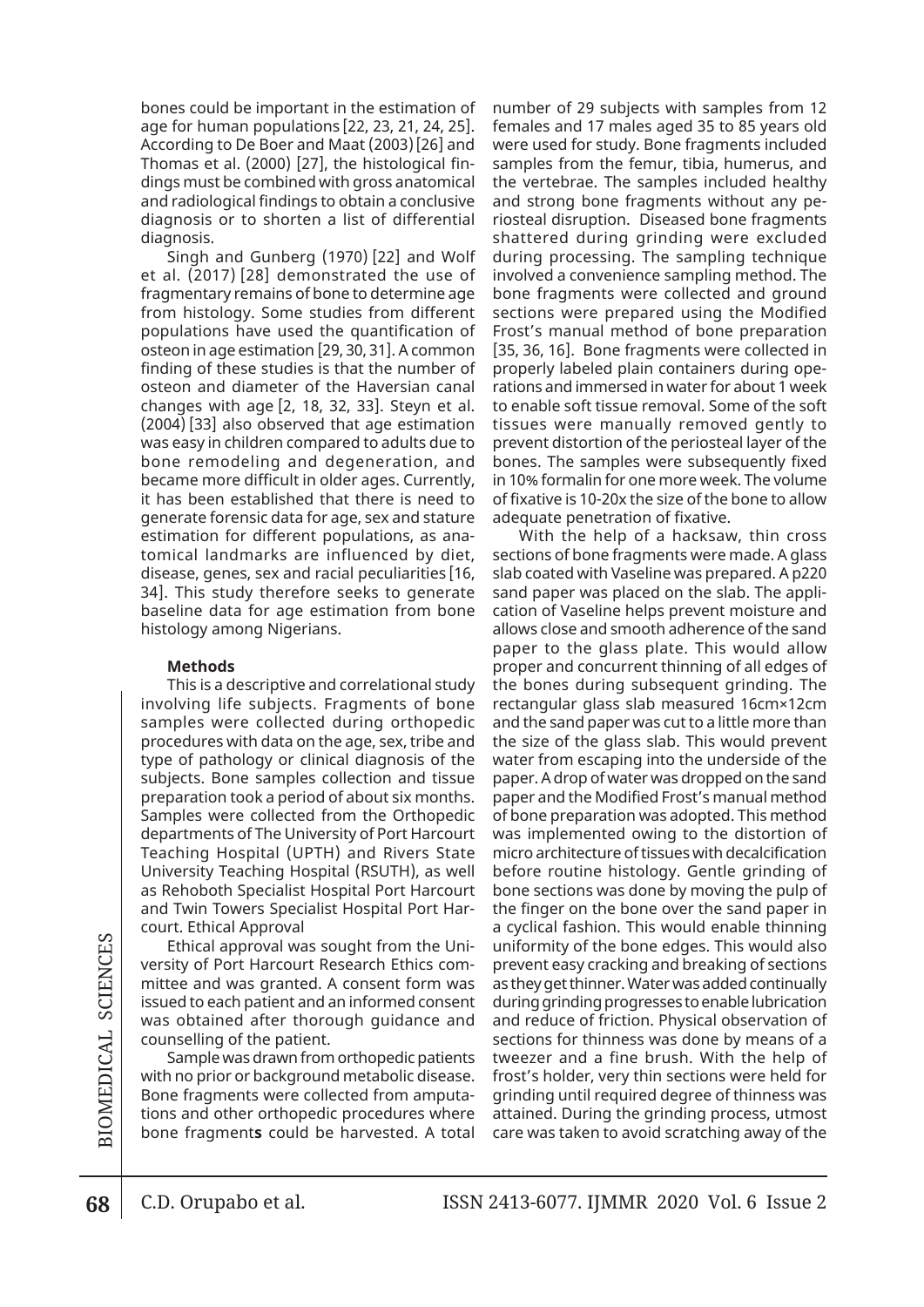periosteum. Hence bone sections were turned from one surface to another to allow for evenness of thinning. Grinding was done until bone sections appeared opaque, and then transparent and even easily bendable using the fine brush. Ready specimens were placed in a beaker containing distil water and a little drop of detergent in order to properly rinse out dirt and stains from the specimens. Washing was performed by the tweezer and the fine brush. Rinsed specimens were then placed on a filter paper in a Petri dish to allow for drying of the specimen. The filter paper was gently roughened before use. This allowed for ease of pick of the section with the fine brush after drying. Glass slides were then cleaned with absolute alcohol and then placed on a glass slab having a dark background. This was achieved by placing a black sheet of paper or polythene behind the glass slab. A drop of DPX mountant was placed on the glass slides. The dried specimen was placed on a top of the mountant. Another drop of the mountant was immediately dropped on the specimen to allow proper immersion of the specimen. Glass cover slips washed in xylene were placed over the specimen. The mountant was seen to spread evenly from under the cover slip. Air bubbles trapped under the cover slip in some specimens were removed by gentle pressure of the cover slip with the tweezer. Ready slides were allowed to dry and correctly labelled. They were kept to dry in a horizontal position for about 24 hours before loading into glass boxes. Ready slides were mounted under a

photomicroscope for viewing and analysis. The Leica ICC 50E photomicroscope was used to view and demonstrate the histological features. Photomicrographs of fields adjudged by two researchers to have more osteon density were taken. This was done after thorough review and examination of the entire field under study.

### **Results**

Table 1 shows the various histomorphometric parameters studied. Their mean distribution as well as the minimum and maximum values for each parameter is also presented. The average age distribution for sample population is shown as well.

Table 2 shows the mean age, average HCD, standard deviation and variance of the Haversian canal diameter of various bones studied. The average HCD for the various regions is as follows: humerus=8.45±2.48, femur=7.09±4.06, tibia=8.70±2.52 and vertebrae=3.69±0.73.

Table 3 demonstrates the use of ANOVA in determining the degree of variation in the HCD of the various bones studied. The F value is greater than the F critical for an alpha level of 0.05. This proves that there is a significant variation between the mean of the various Haversian canal diameter of the bones studied. The P value obtained here (P=0.00) is also less than the alpha level chosen (0.05). This evidences that the variation in the Haversian canal diameter of the various bones is very significant.

Table 4 presents the regression equation derived for age estimation using the various

| Parameters | Mean  | Standard error<br>of mean | Standard<br>deviation | Variation | Minimum<br>variation | Maximum<br>variation |
|------------|-------|---------------------------|-----------------------|-----------|----------------------|----------------------|
| Age        | 58.86 | 3.52                      | 16.50                 | 272.12    | 35.00                | 85.00                |
| OS-p       | 2.14  | 0.58                      | 2.71                  | 7.36      | 0.00                 | 11.00                |
| OS-s       | 2.45  | 0.83                      | 3.89                  | 15.12     | 0.00                 | 12.00                |
| OS-f       | 7.00  | 1.29                      | 6.04                  | 36.48     | 0.00                 | 22.00                |
| N-hc       | 2.32  | 0.47                      | 2.19                  | 4.80      | 0.00                 | 7.00                 |
| Area HC    | 54.13 | 4.70                      | 68.71                 | 3446.74   | 3.53                 | 534.35               |
| <b>HCD</b> | 7.53  | 0.28                      | 3.51                  | 12.31     | 2.19                 | 26.08                |

|  |  | Table 1. Descriptive Statistics of Age and bone histomorphometric variables |
|--|--|-----------------------------------------------------------------------------|
|--|--|-----------------------------------------------------------------------------|

*Notes: OS-p=primary osteon, OS-s=secondary osteon, OS-f=osteon fragment, N-hc=Non haversian canal, HC=Haversian canal, HCD=Haversian canal diameter.*

| Groups  | Mean age (years) | Counts | Sum    | Average (microns) | Standard deviation |
|---------|------------------|--------|--------|-------------------|--------------------|
| Humerus | 67               |        | 262.06 | 8.453484          | 2.48               |
| Femur   | 60.71            | 41     | 356.51 | 7.090278          | 4.06               |
| Tibia   | 55.33            |        | 510.50 | 8.695366          | 2.52               |

Vertebrae | 51 | 11 | 40.60 | 3.690909 | 0.73

**Table 2. The Average Haversian canal diameter for the different bones**

s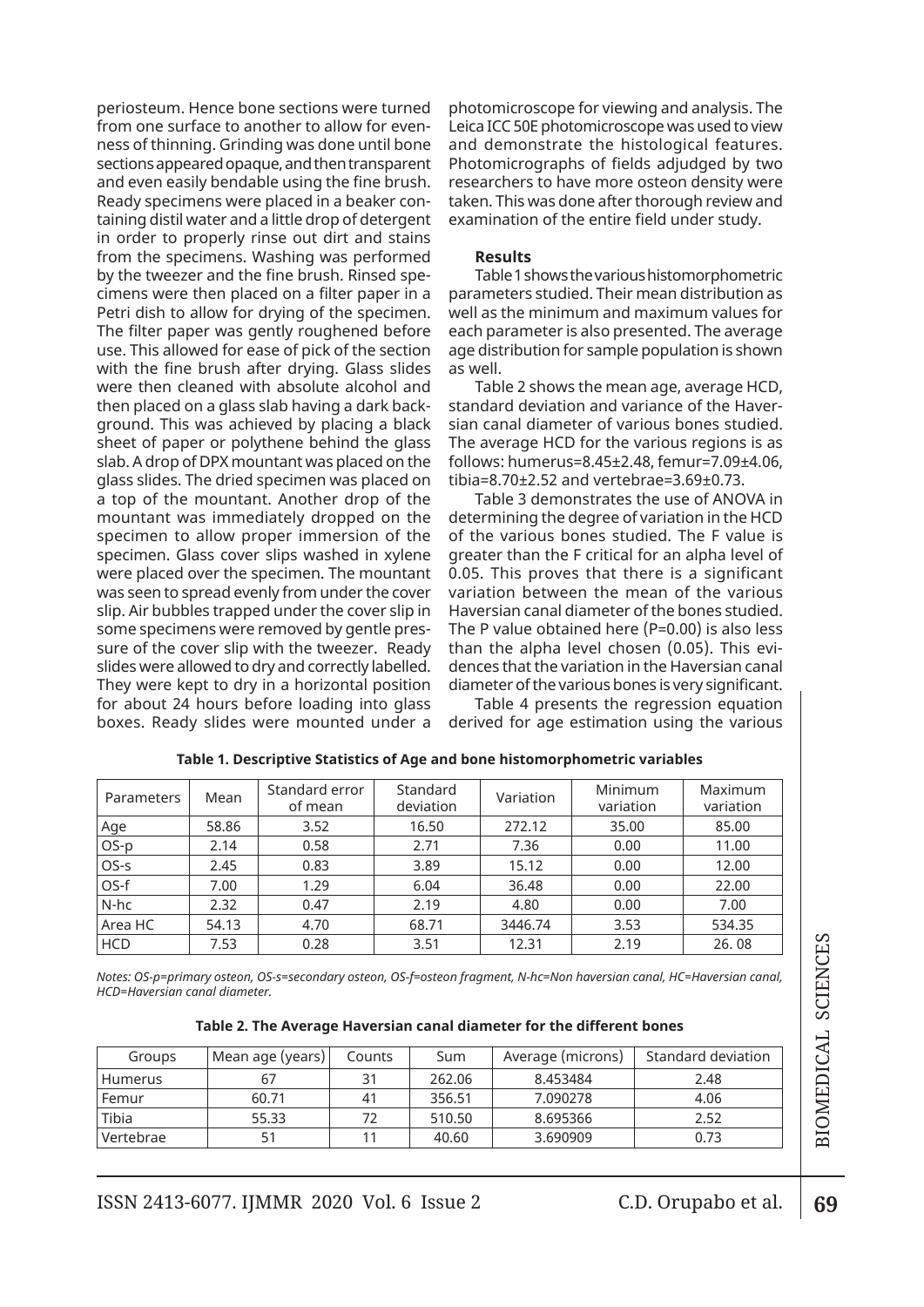| Source<br>of Variation | SS       | df  | MS       | F value  | P-value<br>(P<0.05) | F critical |
|------------------------|----------|-----|----------|----------|---------------------|------------|
| Between groups         | 258.1242 |     | 86.0414  | 7.905552 | $0.00**$            | 2.664504   |
| Within groups          | 1643.434 | 151 | 10.88367 |          |                     |            |
| Total                  | 1901.558 | 154 |          |          |                     |            |

#### **Table 3. Test of Variation in HCD using ANOVA**

*Notes: HCD – Haversian canal diameter, \*\* – very significant.*

| Table 4. Correlation, coefficient of determination and regression equation |  |
|----------------------------------------------------------------------------|--|
| for age versus bone histomorphometric variables                            |  |

| Parameters | Correlation<br>coefficient® | Coefficient<br>of determination | t value | P value | Regression<br>equation  |
|------------|-----------------------------|---------------------------------|---------|---------|-------------------------|
| OS-p       | 0.37                        | 0.14                            | 1.78    | 0.09    | $y=-2.29x+63.75$        |
| OS-s       | 0.17                        | 0.03                            | 0.77    | 0.45    | y=0.71x+60.59           |
| OS-f       | 0.30                        | 0.09                            | 1.41    | 0.17    | y=0.812x+53.18          |
| N-hc       | 0.10                        | 0.01                            | 0.45    | 0.66    | y=0.8926x+50.79         |
| Area HC    | 0.24                        | 0.056                           | 1.10    | 0.28    | Y=-0.0568x+58.896       |
| <b>HCD</b> | 0.26                        | 0.069                           | 1.21    | 0.24    | $Y = -1.0554x + 63.768$ |

*Notes: OS-p=primary osteon, OS-s=secondary osteon, OS-f=osteon fragment, N-hc=Non Haversian canal, HC=Haversian canal, HCD=Haversian canal diameter, Y=Predicted Age, x=Parameter under consideration.*

histomorphometric parameters. It also shows the correlation coefficient and coefficient of determination as well as the t and p values of the variables.

## **Discussion**

Our study considered the correlation between age and histological parameters such as primary osteons (OS-p), secondary osteons (OS-s), and osteon fragments (OS-f), nonhaversian canals (n-HC), Haversian canal area (HCA) and Haversian canal diameter (HCD). The mean age for our total population was 58.86 years old (Table 1). The average HCD also appeared to vary with the region of bone chosen as we obtained 8.45 microns for humerus, 8.70 microns for tibia, 7.09 microns for femur and 3.69 microns for the vertebra (Table 2).

It is also possible that bone density contributed to the size of Haversian canal as demonstrated with the vertebrae. Although the mean ages for tibia and vertebrae are similar, the variation in HCD is large, and more so when compared with the femur and humerus. ANOVA test also shows that there is a significant variation between the mean of the various Haversian canal diameter of the bones studied (F value > F crit. at alpha level 0.05) (Table 3). The P-value (P=0) at alpha level 0.05 is also less than the alpha level (Table 3). This proves that variation in the HCD of the various bones is significant (P<0.05). These differences seen with different

regions could be due to varying bone activity and bone density. It is supposed therefore that age and aging could not be the major reason for these regional differences. The vertebra is not exposed to too much stress and activity as compared to the long bones, especially the tibia, which is a major weight bearing bone. Whether these findings could differ with occupation and especially in gymnasts is yet to be ascertained. According to Keough (2007) [16], the average Haversian canal diameter (HCD) ranges at 30-70 microns. This is quite at variance with our values as our study obtained a range of approximately 2.2–26.1 microns. The reasons also could be the type of sample used. Keough used samples from femoral mid-shaft from a predominantly black South African population and being within a similar mean age to ours. Also, Singh and Gunberg (1970) [22] in a study on bone fragments of male American population of similar age group discovered that HCD varies with region of bone chosen for the study and obtained average HCD of 63.44 microns for the mandible fragments, 43.24 microns for the femur and 45.54 microns for the tibia. Both previous studies used skeletal collections from cadavers of a white and some black population whereas our study used skeletal remains of live humans from Nigerian population. Whether the wide variation is related to the tribe or the type of sample used is yet to be determined. However, it is obvious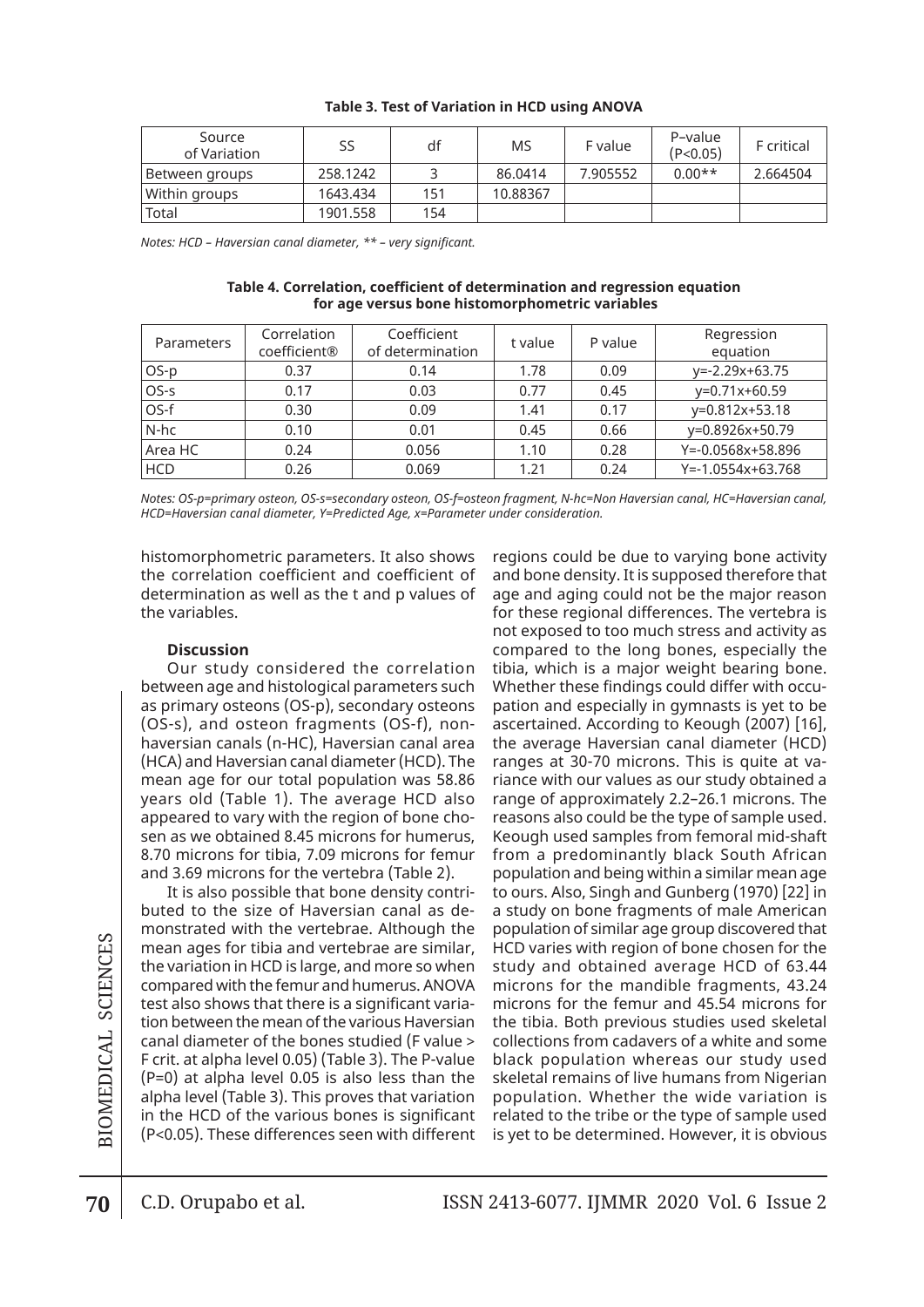that Nigerians may have far lower average HCD than other populations studied. Our study discovered that HCD decreases as age increases (Fig. 1).

This agrees with Singh and Gunberg, (1970) [22] who studied American population and reported that HCD decreases as age increases. They also established strong correlation with age. They proved that between age of 40-45 years old the HCD could range between 85-92 microns, and could fall to a range of 51-58 microns at age of 70-80 years old. Though we obtained smaller HCD for the Nigerian population, our sample was collected largely from an older age group of between 55-85 years<br>sld. hanse the weesen to have abtained amell old, hence the reason to have obtained small HCD for age. Whether ethnicity, socioeconomic status, diet or undiagnosed disease may have an impact, this outcome is yet to be ascertained as it is not within the scope of this study. Landeros and Frost (1964)[37] also proved that closure of the Haversian canal continues as age increases, hence consenting to a reduced diameter with age. However, Keough (2007) [16] reported a slight positive correlation (r= 0.1377) with age and supposed males showed highest correlation with age (r=0.9964). He also noted that this parameter could not be a strong estimator of age. Likewise Sobol et al, (2014)[9] established that HCD increased with age and assumed it was one of the best predictors of age. But Barer and Josey, (1967)[38] reported little or no age-related changes in the size of the Haversian canal. As age increases, the HC area decreases (Fig. 2).

The coefficient of determination ( $r^2$ = 0.056) was quite small (Table 4), showing that only 5% variation in age of the subjects can be explained by the total Haversian canal area of the samples. Hence though there is a correlation with age, the coefficient of determination shows that this parameter may be weak in age estimation. The HCD thus has a stronger correlation with age compared to the Haversian canal area. The HCD is therefore a better estimator of age compared to the Haversian canal area.

Fig. 3 shows a strong inverse relationship between age and primary osteons (OS-p). The younger age groups appear to have more number of primary osteons.

This is in consent with Enlow (1963)[39] and Keough, (2007)[16] who have established that primary osteons is more in the younger age group. Non Haversian canal shows no correlation with age  $(r= 0.10)$  (Fig. 4).

ge HCD This finding also contradicts the reports of many researchers who have proved that N-hc  $\frac{d}{dx}$  many researchers who have proved that it he steady many researchers with a similar proved that it he Ericksen (1991) [32] established that N-hc decreased with age for both sexes. Also,  $K(1376)$  decreased with age for both sexes. Also,  $K(1376)$  decreased with age for both sexes. Also, reases. age, the presence of non Haversian canals on with ceased almost completely. It is also important  $\epsilon$ to note that Tersigni's (2005) report agrees with n 85-92 our data where he wrote that N-hc showed no f 51-58  $\,$  significant variation with age [40].  $\,$ 

Both primary osteons and non-Haversian is in the canals make up the total number of unmodeled errors and non-natural materials. largely bone. Bone remodeling occurs in response to stressors and graded amount of activity, and



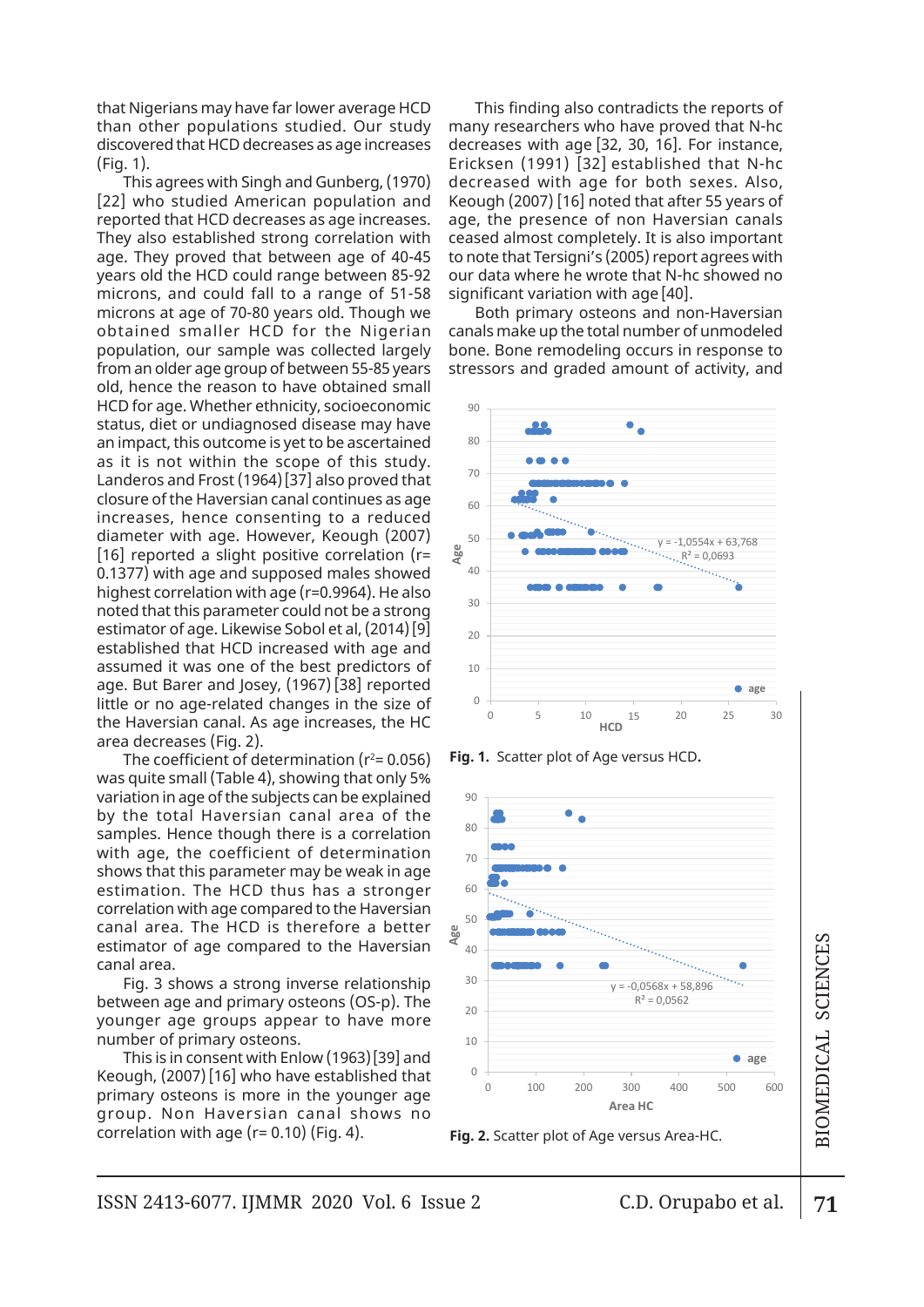

**Fig. 3.** Scatter plot of Age versus Os-p**.**



**Fig. 4.** Scatter plot of Age versus N-hc.

**Fig. 4.** Scatter plot of Age versus N-hc

this therefore increases with age. Therefore, finding more primary osteons in the younger age group is justifiable as proved in our research findings. Ingraham (2004) [30] confirmed our findings when he reported that percentage of unremodeled bone is higher in and percentage osteon fragments in  $\infty$  percentage of unremodeled bone is higher in with age while percentage of unrem  $\vec{z}$  | the younger age with 53.4% for 18 years of age bone and non Haversian canal decreas and 2.2% for 69 years of age.

 $\Xi$   $\vert$  Fig. 6 reveals a photomicrograph taking  $\,$  morphometric parameters showed p under a magnification of ×100 for two males at  $\geq$  | ages of 67 and 35 years old. The features seen primary osteons (OS-p) and the Haversia  $\left| \widetilde{\Xi} \right|$  were predominantly secondary osteons for the  $\,$  diameter (HCD).

older age and unremodeled bone for the younger individual. These findings were expected as bone remodeling increases with age. These findings however are not consistent with all ages in our study; hence the reasons could be for variable underlying factors like sex, tribe, genetics, undiagnosed metabolic disease, exposure to various levels of stress, as well as  $\blacksquare$  variation in graded level of activity for different individuals. Osteon fragment in our study has a again with a Georgia metabolic metabolic metabolic metabolic metabolic metabolic metabolic metabolic disease<br>a weak positive correlation with age (r=0.30) and statistically insignificant (p>0.05) (Table 4)  $\,$ (Fig. 5).  $p_1, p_2, p_3, q_4, q_5, q_6, q_7, q_8, q_9, q_1, q_2, q_3, q_4, q_7, q_8, q_9, q_1, q_2, q_3, q_4, q_7, q_8, q_9, q_9, q_1, q_2, q_3, q_4, q_7, q_8, q_9, q_9, q_1, q_2, q_3, q_4, q_7, q_8, q_9, q_1, q_2, q_3, q_4, q_6, q_7, q_8, q_9, q_1, q_2, q_3, q_4, q_6, q_7, q_8, q_9,$ 



**Fig. 5.** Scatter plot of Age versus Os-f.

 $\equiv$  age (r=0.55). Kerley's (1965)[18] novel research  $\overline{\phantom{a}}$  stated that osteon fragments were best predictors of age using the fibula. This has been proved by  $\alpha$ using various other segments of bones. Keough (2007) [10] also established that four of the histomorphometric parameters studied shoherefore, wed significant correlation with age: total  $\,$ fouriest control (recture (recture), to different control bond  $\mu$  or  $(r=0.53)$ , total N-hc (r=0.55) and % osteon frag-104) [30] ment (r=0.55). In his study, total osteon count decreased with age. Our finding proved the same higher in with age. While percentage of unremodeled irs of age  $\;$  bone and non Haversian canal decreased with h taking morphometric parameters showed positive at correlation with age: osteon fragments (OS-f),  $\alpha$  primary osteometer (HCD). The area of a rea of a rea of a rea of an area of an area of an area of area of  $\alpha$ Keough (2007) [16] documented that osteon fragments showed significant correlation with on bone histology proved our findings and proved by our research and by several authors (2007) [16] also established that four of the osteon count (r=0.53), % unremodeled bone and percentage osteon fragments increased age. Our findings proved that three histoprimary osteons (OS-p) and the Haversian canal

BIOMEDICAL SCIENCES

variation with age [40].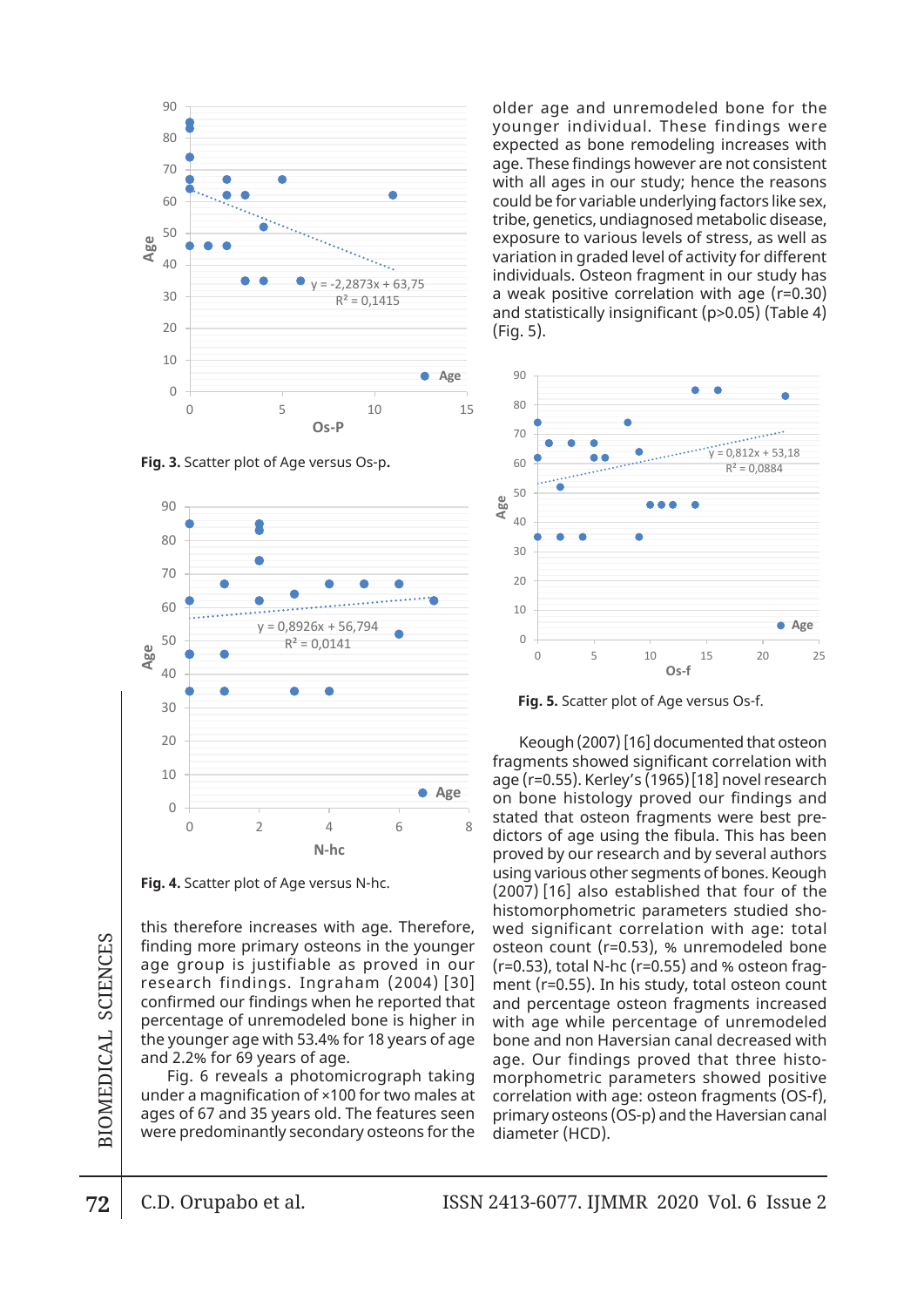In our study, the total number of osteon fragments increased with age while total number of primary osteons and average Haversian canal diameter decreased with age. The area of Haversian canal, though statistically insignificant, also decreased with age. The number of non-Haversian canal also increased with age but was statistically not significant as well. We can therefore infer that the Haversian canal area, the non-Haversian canals and the secondary osteons show no significant variation with age. Purves et al. (2011)[41], stated in their study that osteon number was very reliable in age estimation but influenced by nutrition, disease, population and sex. Whether these factors had a great impact on our findings is yet to be ascertained as it is not within the scope of this study. Our samples were obtained from clinically healthy subjects. However about 69% of Nigerians live far below the poverty level according to the 2019 global multidimensional poverty index report by UNDP/OPHI [42], it is not without doubt that nutrition could be a factor. Steyn (2004)[33] in her research on adult age estimation reported that age estimation was difficult in adults and more difficult in older ages. Hence, she advised use of multifactorial approach. This would therefore combine both histological and macroscopic findings, especially where both can be readily available. In the absence of whole skeletal collections, the use of fragmentary remains becomes the main stay. However, in order to make this more robust and accurate, any possible finding on culture, environment and data on DNA can make a whole lot of difference.

## Study limitations

The availability and access to bone samples is one foremost limitation to this study. Skeletal remains and bone samples are handled with much pessimism in our culture for fear of ritualists; hence processes for obtaining samples were quite laborious and challenging. Another major limitation to our study is the inability to use cadavers for the research. Our use of cadavers may have allowed access to lots of samples but nonetheless most of our cadavers are not profiled unlike what is obtainable in other countries.

## **Conclusions**

The histomorphometric parameters are therefore relevant in age estimation and sex identification. Most forensic case identification without choice needs skeletal remains in order to investigate their victim. Forensic investigation of Nigerians would therefore need the analysis of the primary osteons, the osteon fragments and the Haversian canal diameter as proved in our research. Thus, since histomorphometric variations with population are influenced by environment, diet and genetics, age and aging of an individual is therefore not a major factor in influencing the histological changes seen, especially for individuals who are within a similar age bracket. Hence any forensic case investigation should, if possible and if the data are available, consider the multifactorial approach.

#### **Acknowledgements**

Most sincere thanks to my supervisor and others who rendered one support or the other. Special thanks to the Acting Vice Chancellor of Rivers State University whose financial support aided my travel to South Africa in order to study the technicalities that eased the execution of this work. The authors also thank Twin Towers and Rehoboth Specialist Hospitals as well as the University of Port Harcourt Teaching Hospital where our samples were obtained.

# **Conflict of Interest**

The authors declare no conflict of interest. **Funding**

This research received no external funding. **Author's Contributions**

*Loveday Oghenemavwe, Clinton David Orupabo* – conceptualization, methodology, formal analysis, writing – original draft, writing – reviewing and editing; *Loveday Oghenemavwe, Clinton David Orupabo, Tamunokuro Diamond* – data curation, investigation.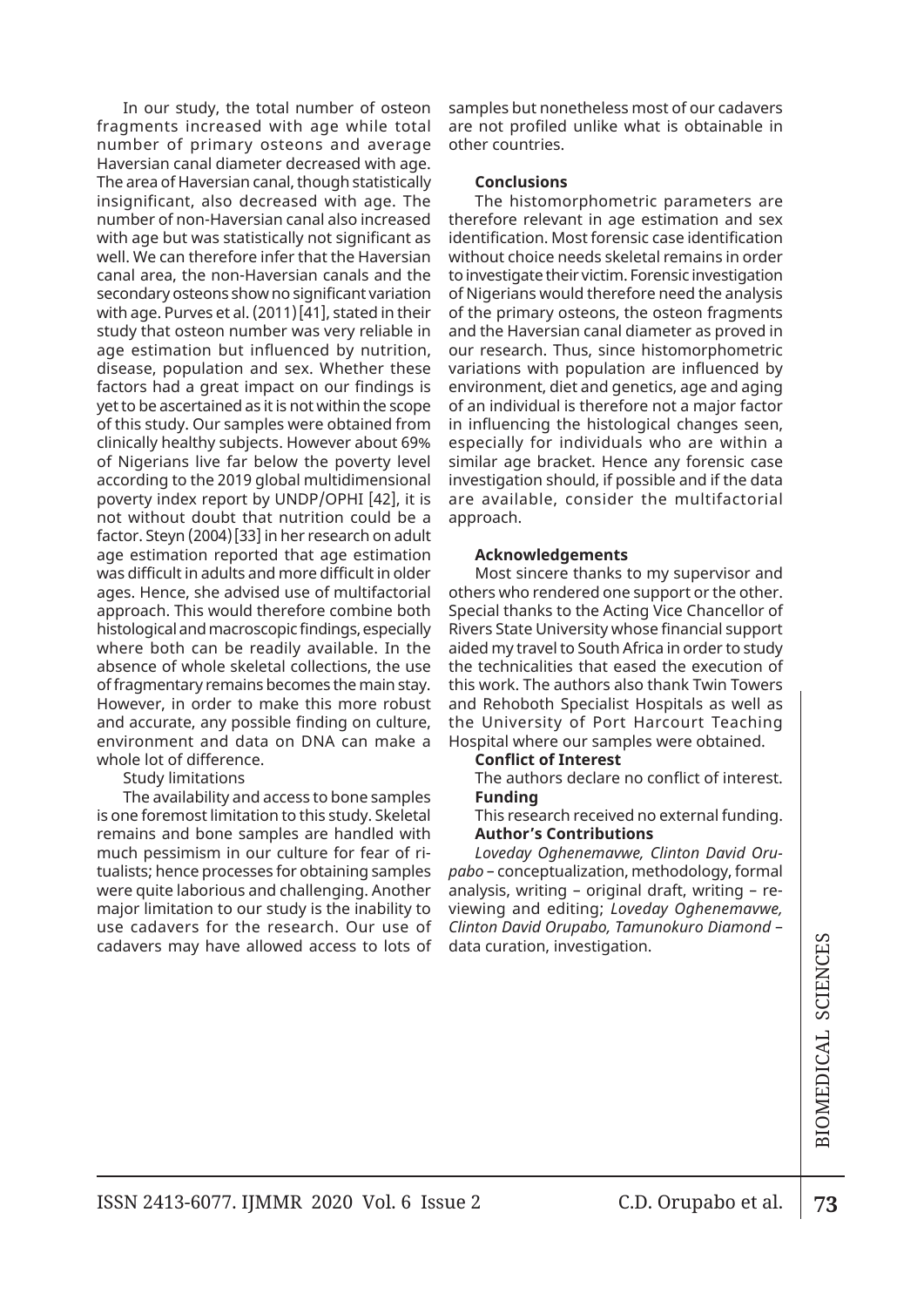# **ОЦІНКА ВІКУ ЗА ГІСТОМОРФОМЕТРИЧНИМИ ОСОБЛИВОСТЯМИ КІСТОК НІГЕРІЙЦІВ**

#### **C.D. Orupabo1 , L.E. Oghenemavwe1 , T.E. Diamond2**

*1 – DEPARTMENT OF HUMAN ANATOMY, UNIVERSITY OF PORT HARCOURT, PORT HARCOURT, NIGERIA 2 – DEPARTMENT OF ORTHOPAEDICS & SURGERY, UNIVERSITY OF PORT HARCOURT TEACHING HOSPITAL, PORT HARCOURT, NIGERIA*

**Вступ.** *Оцінка віку має вирішальне значення для створення біологічного профілю невідомих скелетних останків, і останнім часом робиться наголос на необхідності розробки специфічних для певної когорти населення судово-медичних даних для легкої ідентифікації цих останків.* **Мета.** *Метою цього дослідження була оцінка віку за гістоморфометричними особли-*

*востями кісток нігерійців.*

**Методи.** *Фрагменти непатологічних зразків кісток збиралися під час ортопедичних процедур. Зрізи були підготовлені за допомогою модифікованого ручного методу підготовки кісток для визначення наступних гістологічних параметрів: діаметр каналу Гаверса (HCD), первинний та вторинний остеони, кількість фрагментів остеону та негаверсових каналів, а також площа каналу Гаверса (HCA). Для дослідження було використано 29 досліджуваних у віці від 35 до 85 років. Осколки кісток включали зразки стегнової, гомілкової, плечової кісток та хребців. Отримані дані піддавали описовій статистиці, кореляції Пірсона, двовимірному рівнянню регресії, t-критерію Стьюдента та дисперсійному аналізу (ANOVA).*

**Результати.** *Середній вік для нашого населення становив 58,86 років. ANOVA демонструє значні коливання середнього показника HCD для різних регіонів: плечова кістка = 8,45±2,48, стегнова кістка = 7,09±4,06, гомілка = 8,70±2,52 та хребці = 3,69±0,73. Між віком та первинними остеонами існує сильний зворотний зв'язок. Загальна кількість фрагментів остеону зростала з віком, тоді як загальна кількість первинних остеонів та середнє значення HCD зменшувались із віком. HCA, хоча і статистично незначний, також зменшувався з віком.*

**Висновок.** *Отримані нами результати показують, що три гістоморфометричні параметри продемонстрували значну кореляцію з віком: фрагменти остеонів (OS-f), первинні остеони (OS-p) та HCD. Тому гістоморфометричні параметри є важливими для оцінки віку.* КЛЮЧОВІ СЛОВА: **оцінка віку; гістоморфометричні параметри; нігерійці; криміналістика.**

#### **Information about the authors**

**Clinton David Orupabo,** Lecturer 1, Department of Human Anatomy, University of Port Harcourt, Port Harcourt, Nigeria

ORCID 000-0002-4784-4273, e-mail: clinton.orupabo@ust.edu.ng

**Loveday Ese Oghenemavwe**, Supervisor/Reviewer/Senior Lecturer, Department of Human Anatomy, University of Port Harcourt, Port Harcourt, Nigeria

ORCID 0000-0002-3575-9987, e-mail: loveday.oghenemavwe@uniport.edu.ng

**Tamunokuro Ezekeil Diamond,** Assistant Researcher/Consultant, Department of Orthopaedics and Surgery, University of Port Harcourt Teaching Hospital, Port Harcourt, Nigeria

ORCID 0000-0002-8423-0377, e-mail: teddymond@gmail.com

#### **References**

1. Lynnerup N, Thomsen JL, Frohlich B. Intra-and inter-observer variation in histological criteria used in age at death determination based on femoral cortical bone. Forensic Sci Int. 1998 Feb 16;91(3): 219-30.

doi: https://doi.org/10.1016/S0379-0738(97) 00197-7

2. Maat GJ, Maes A, Aarents MJ, Nagelkerke NJ. Histological age prediction from the femur in a contemporary Dutch sample. The decrease of nonremodeled bone in the anterior cortex. J Forensic Sci. 2006 Mar;51(2):230-7.

doi: https://doi.org/10.1111/j.1556-4029. 2006.00062.x

3. Kosior W. Age and notions related to it in Greek non-legal sources–the contribution to the research of Roman law. Roczniki Administracji i Prawa. 2016;16:85-96.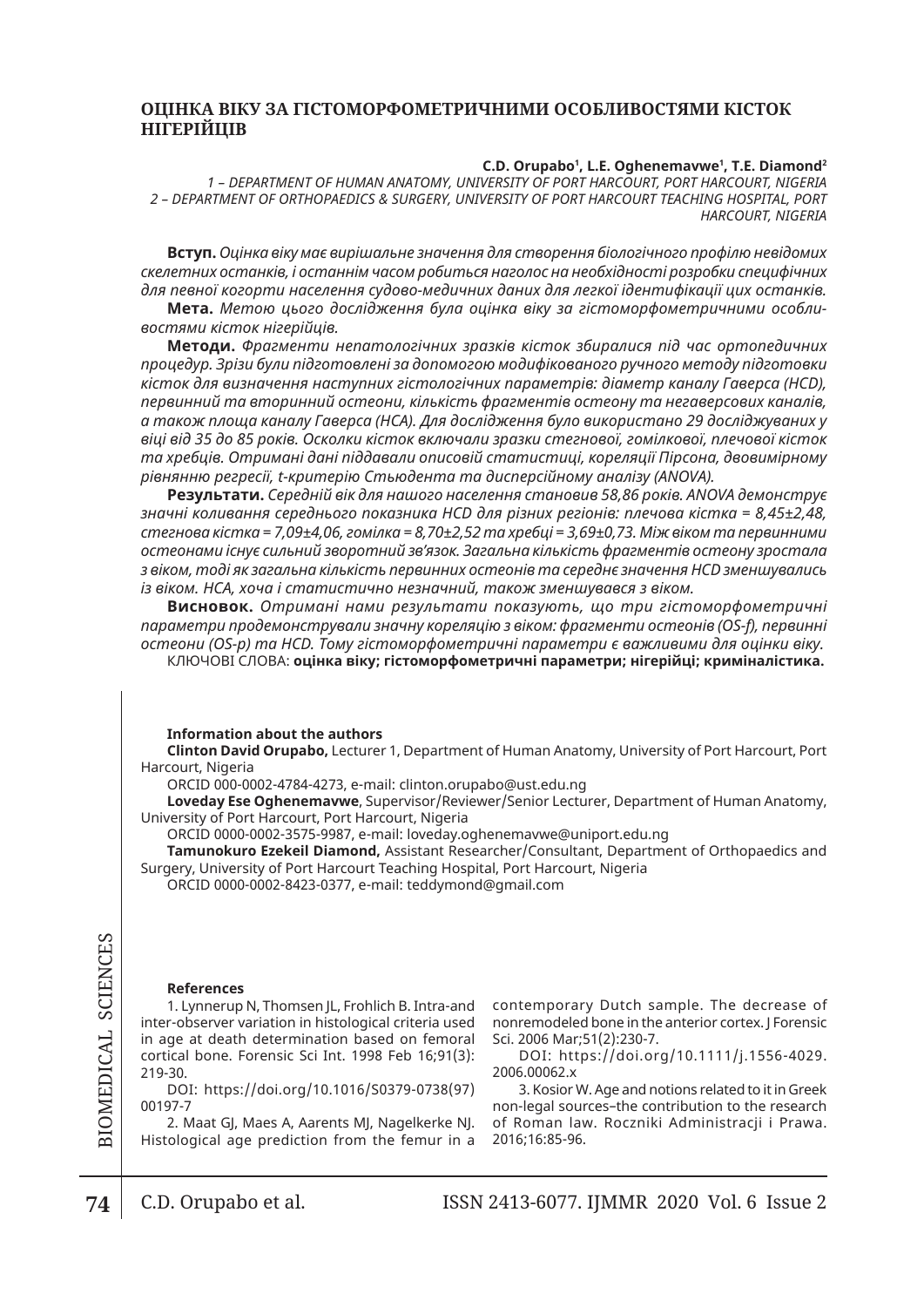4. Smith HB. Standards of human tooth formation and dental age assessment. In: Kelley MA, Larson CS (eds). Advances in Dental Anthropology. New York: WileLiss; 1991. p. 143-68.

5. Lundy JK. Forensic anthropology: What bones can tell us. Lab Med. 1998;29(7):423–27

doi: https://doi.org/10.1093/labmed/29.7.423

6. Loth SR and İsçan MY. Morphological age estimation. In: Siegal J, Saukko P, Knupfer G (eds). Encyclopedia of Forensic Sci. Academic Press; 2012 Dec 28. p.242-52.

doi: https://doi.org/10.1006/rwfs.2000.0755

7. Cunningham C, Scheuer L, Black S. Developmental juvenile osteology. Academic press; 2016 Jul 26.

doi: https://doi.org/10.1016/B978-012624000- 9/50004-6

8. Scheuer L. Application of osteology to forensic medicine. Clin Anat. 2002 Jun;15(4):297-312.

doi: https://doi.org/10.1002/ca.10028

9. Sobol J, Ptaszyńska-Sarosiek I, Charuta A, Oklota-Horba M, Żaba C, Niemcunowicz-Janica A. Estimation of age at death: examination of variation in cortical bone histology within the human clavicle. Folia Morphol (Warsz). 2015;74(3):378-88.

doi: https://doi.org/10.5603/FM.2015.0021

10. Krogman WM, Iscan MY. The Human Skeleton in Forensic Medicine. 2nd Edition, Charles C. Thomas, Springfield. 1986

doi: https://doi.org/10.1002/ajpa.1330740117

11. Buckberry JL, Chamberlain AT. Age estimation from the auricular surface of the ilium: a revised method. American Journal of Physical Anthropology: The Official Publication of the American Association of Physical Anthropologists. 2002 Nov;119(3):231-9.

doi: https://doi.org/10.1002/ajpa.10130

12. Igarashi Y, Uesu K, Wakebe T, Kanazawa E. New method for estimation of adult skeletal age at death from the morphology of the auricular surface of the ilium. American Journal of Physical Anthropology: The Official Publication of the American Association of Physical Anthropologists. 2005 Oct;128(2):324-39.

doi: https://doi.org/10.1002/ajpa.20081

13. Redfield A. A new aid to aging immature skeletons: development of the occipital bone. American Journal of Physical Anthropology. 1970 Sep;33(2): 207-20.

doi: https://doi.org/10.1002/ajpa.1330330206

14. Stout SD, Dietze WH, Işcan MY, Loth SR. Estimation of age at death using cortical histomorphometry of the sternal end of the fourth rib. Journal of Forensic Science. 1994 May 1;39(3):778-84.

doi: https://doi.org/10.1520/JFS13655J

15. Oettle AC, Steyn M. Age estimation from sternal ends of ribs by phase analysis in South African blacks. J Forensic Sci. 2000 Sep 1;45(5):1071-9.

doi: https://doi.org/10.1520/JFS14831J

16. Keough N. Estimation of age at death from the microscopic structure of the femur (Doctoral dissertation, University of Pretoria). 2007.

17. Crowder C, Dominguez VM. Estimation of age at death using cortical bone histomorphometry. US Department of Justice, National Institute of Justice. 2013 Jan. 2013.

18. Kerley ER. The microscopic determination of age in human bone. American journal of physical anthropology. 1965 Jun;23(2):149-63.

doi: https://doi.org/10.1002/ajpa.1330230215

19. Kerley ER. Age determination of bone fragments. Journal of Forensic Sciences. 1969 Jan 1;14(1):59-67.

20. Uytterschaut HT. Determination of skeletal age by histological methods. Zeitschrift für Morphologie und Anthropologie. 1985 Jun 1:331-40.

21. Ruddle JL. An investigation of bone histology as a potential age indicator in roe deer (Doctoral dissertation, University of London). 1997.

22. Singh IJ, Gunberg DL. Estimation of age at death in human males from quantitative histology of bone fragments. American Journal of Physical Anthropology. 1970 Nov;33(3):373-81.

doi: https://doi.org/10.1002/ajpa.1330330311

23. Stout SD, Dietze WH, Işcan MY, Loth SR. Estimation of age at death using cortical histomorphometry of the sternal end of the fourth rib. Journal of Forensic Science. 1994 May 1;39(3):778-84.

doi: https://doi.org/10.1520/JFS13655J

24. Maat GJR, Aarents MJ and Nagelkerke NJD. Age prediction from bone replacement: Remodeling of circumferential lamellar bone tissue in the anterior cortex of the femoral shaft of the present Dutch population. Barge's Anthropologica Leiden, Leiden University Medical Centre. 2003;10:1-19.

25. Meltem K and Dincer A. Age determination and long bone histology inStellagamastellio(Linnaeus, 1758) (Squamata: Sauria:Agamidae) populations in Turkey, SenckenbergGesellschaft fur Naturforschung. 2014;64(1):113-26.

26. De Boer HH and Maat GJR. The histology of human dry bone: A review. Barge's Anthropologica CPAG. 2003;22:49-65.

27. Thomas CD, Stein MS, Feik SA, Wark JD, Clement JG. Determination of age at death using combined morphology and histology of the femur. Journal of Anatomy. 2000 Apr;196(3):463-71.

doi: https://doi.org/10.1046/j.1469-7580. 2000.19630463.x

28. Wolf M, Streit B, Dokladal M, et al. Determining human age at death using cremated bone microctructure. Biomed J Sci& Tech Res. 2017;1(3):785-91.

doi: https://doi.org/10.26717/BJSTR.2017. 01.000304

29. Stout SD. Methods of determining age at death using bone microstructure. In: Sanders SR, Katzenberg MA (eds). Skeletal Biology of past peoples: Research Methods, Wiley-Liss. 1992. p. 21-5.

30. Ingraham MR. Histological age estimation of the midshaft clavicle using a new digital technique. M.Sc Thesis (Biology), University of North Texas, 2004.

31. Nor FM, Pastor RF, Schutkowski H. Age at death estimation from bone histology in Malaysian males. Medicine, Science and the Law. 2014 Oct; 54(4):203-8.

75

s